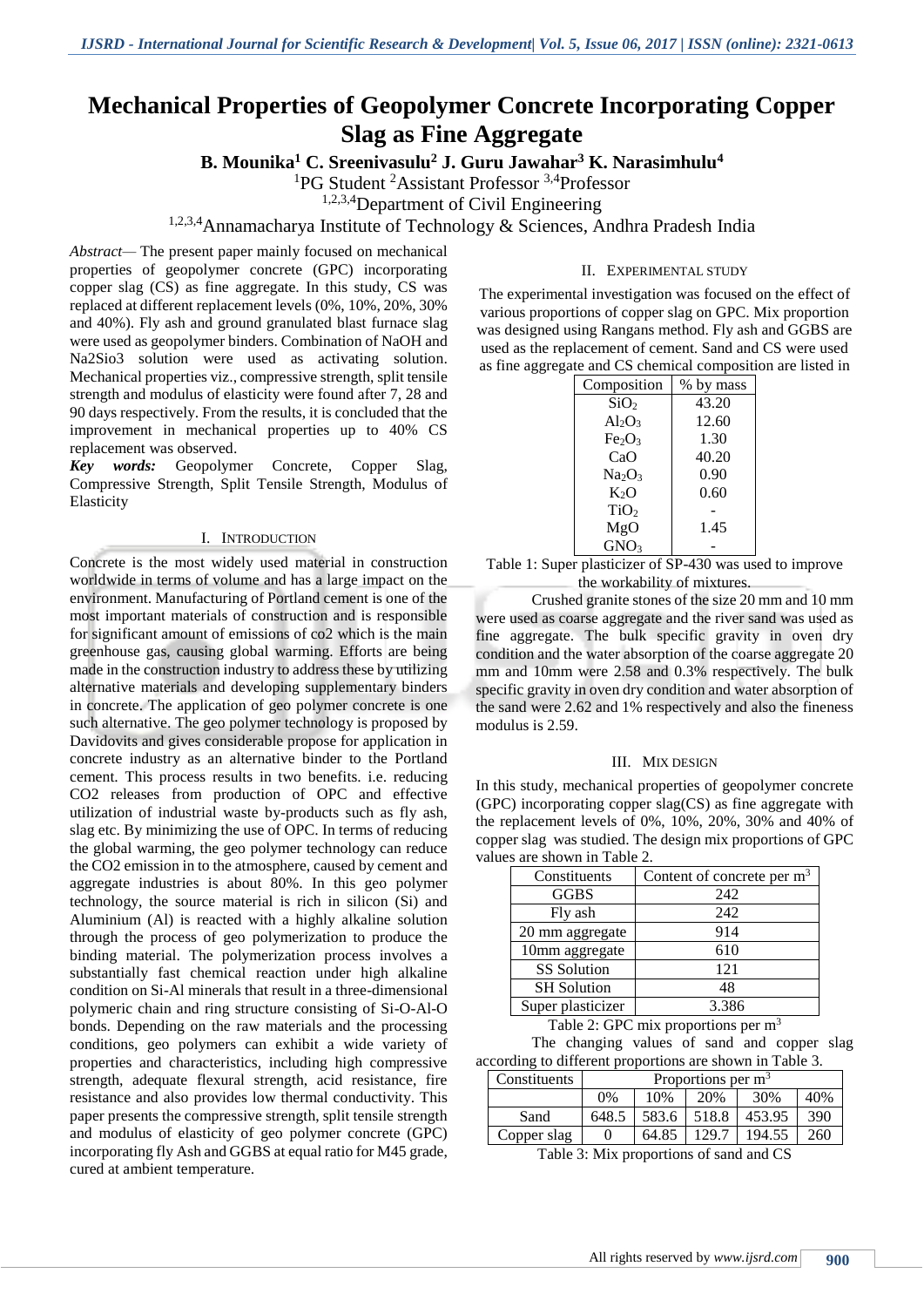# IV. MIXING, CASTING AND CURING

The GGBS, fly ash, copper slag, sand and the aggregates were dry mixed together in a pan mixer for about 3 minutes. The alkaline solution was then added to the dry mixture of GPC and the mixing was further continued for about 4 minutes to manufacture the fresh concrete as shown in Fig. 1.



Fig. 1: Fresh concrete

Immediately after mixing the fresh concrete was cast into the cubes (15cmx15cmx15cm) and cylinders (15cm x15cm x30cm) to find the results for compressive strength, split tensile strength and modulus of elasticity. Then these specimens are cured at ambient temperature and tested at certain curing periods i.e. 7, 28 and 90 days.

#### V. RESULTS AND DISCUSSION

#### *A. Compressive strength*

Compression test is the important test conducted on hardened concrete. We found the characteristic properties of concrete that are qualitatively related to strength. In our investigation the test is carried out on cubical shaped specimens, In this test the load is acted continuously in the gradual manner on the specimen up to the ultimate capacity of the specimen of different proportions and on different curing periods like 7, 28 and 90 days. The testing of the specimen is done as shown in the Fig 2. The results of the test were labeled in Table 4 and graph is drawn for corresponding values in Fig 3.



Fig. 2: Compressive testing machine

|                         | Age | 0%        | 10%   | 20%   | 30%   | 40%   |
|-------------------------|-----|-----------|-------|-------|-------|-------|
| Property                |     | <b>CS</b> | CS    | CS    | CS    | CS    |
| Compressive<br>Strength |     | 29.08     | 36.06 | 38.41 | 41.73 | 45.56 |
|                         | 28  | 53.53     | 61.19 | 65.61 | 67.81 | 75.85 |
|                         | 90  | 60.24     | 68.72 | 72.98 | 74.58 | 83.47 |
| $-$                     |     |           |       |       |       |       |

Table 4. Compressive strength test

By observing the table readings we can say that, with the increase of the proportion of copper slag the compressive strength of concrete cube increases gradually.



## *B. Split Tensile Strength*

Split tensile strength is conducted on the cylinders to find bearing capacity of the Geo polymer cylinders of different proportions at different curing periods by applying the gradual load. In this investigation we use the cylinders of dimensions 0.3m x 0.15m x 0.15m with the GPC of the mix design prepared. The testing process is carried out as shown in the Fig 4. The result of the split tensile strength is noted in the Table 5 and graph is drawn for corresponding values in Fig 5.



| Fig. 4: Split tensile strength test |     |           |       |           |       |           |  |  |  |
|-------------------------------------|-----|-----------|-------|-----------|-------|-----------|--|--|--|
|                                     | Age | 0%        | 10%   | 20%       | 30%   | 40%       |  |  |  |
| Property                            |     | <b>CS</b> | CS    | <b>CS</b> | CS    | <b>CS</b> |  |  |  |
| Split                               |     | 22.68     | 28.13 | 29.96     | 32.55 | 35.53     |  |  |  |
| tensile                             | 28  | 41.75     | 47.72 | 51.18     | 52.89 | 59.16     |  |  |  |
| Strength                            | 90  | 46.99     | 53.60 | 56.92     | 58.17 | 65.11     |  |  |  |

Table 5: Split tensile strength test

By observing the table readings we can say that, with the increase of the proportion of copper slag the split tensile strength of concrete cube increases gradually.



Fig. 5: Slipt tensile strength Vs Age

### *C. Modulus of Elasticity*

Modulus of elasticity was conducted on the cylinders of dimensions 0.3m x0.15m x 0.15m. The specimens are placed in the testing machine and applied load gradually. Each specimen was loaded until an average stress of  $(C+5)$  kg/cm2 is reached. Here, C is the one-third of the average equivalent cube compressive strength. The equivalent cube strength has been determined by multiplying the cylinder strength by 5/4. Strains at the regular interval of loads till proportional limit, have been measured. Stress-strain curve has been plotted. In our investigation we conducted test at three different curing